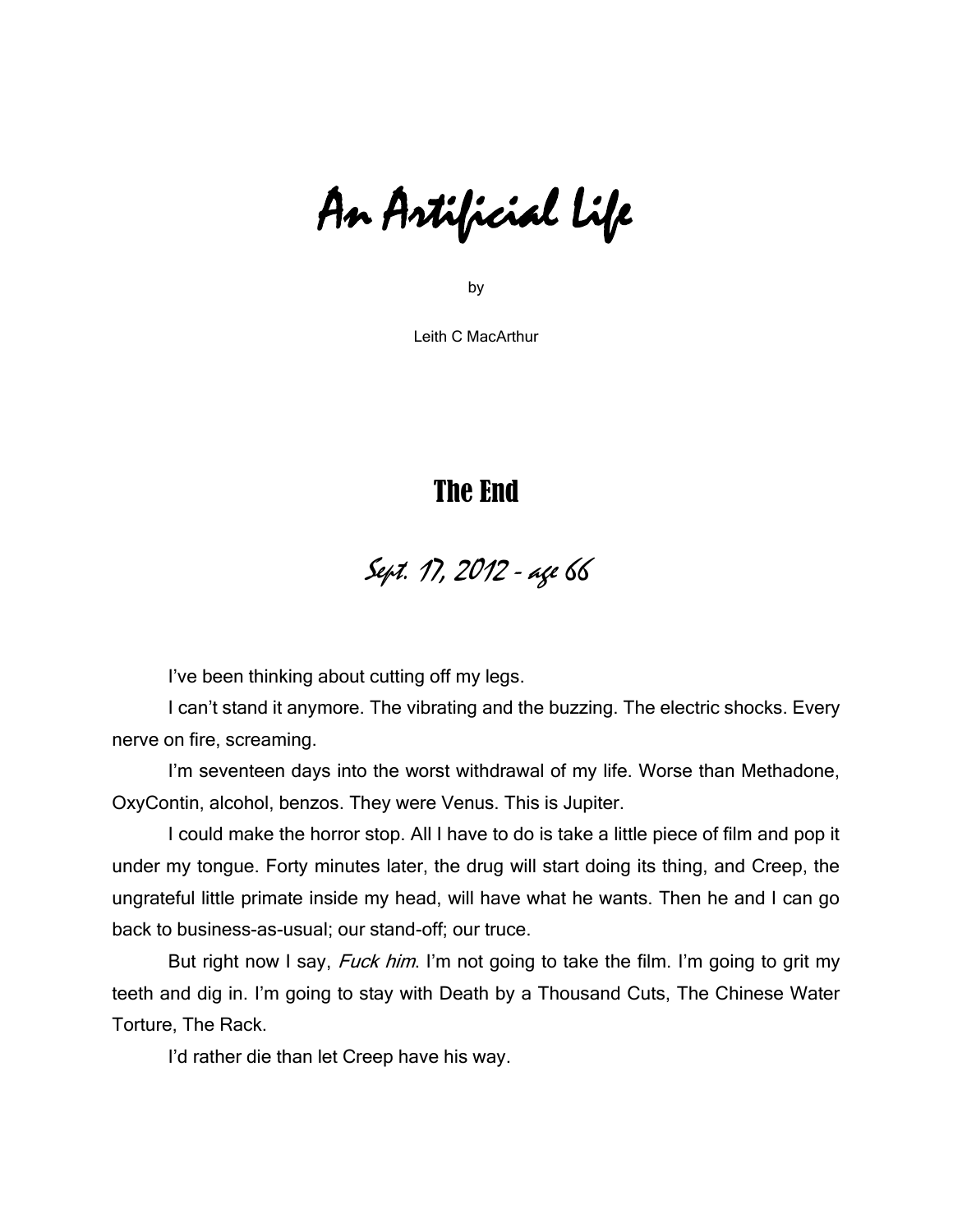### Life is a Picnic

## The good years

My father loved picnics. We had lots of them. I have a vivid memory of Trap Falls, our favorite picnic spot. It was a hollow in the woods, a small, gentle canyon etched into a forest. Whenever it rained, the stream above the falls would muscle and swell and the water would roar over the falls and crash onto the rocks, spraying the air with a mist that sparkled like silver. Everything smelled good. The deep green of pine trees, the refreshing blue of water, the juicy brown of hamburgers sizzling on Dad's grille.

Nanny was with us that day. She always gave special attention to Lauren and me. I had the feeling Mum was mad at Nanny, because they weren't talking. But it was always hard to know what Mum was feeling.

Mum was even madder at Dad. (She's mad and she's going to stay mad, Dad would say.) Years later, Mum would divulge to Lauren and me that she had indeed been angry with Dad and Nanny. She'd been angry with them for a very long time. What she was angry about was hard for me to accept, though. After all, I loved my father. In my eyes, he could do no wrong. The confusing thing was, he really *did* do something wrong. Something bad.

The bad thing caused Mum to change. She became cold, even toward me. Her coldness was one of the reasons I became self-destructive. I'm certain of it. But wait; I'm getting ahead of myself.

We ate our hamburgers and hot dogs. They were the best I ever had! After lunch, while Lauren was playing near a tunnel in the rocks by the falling water, I climbed up beyond the falls and walked along the stream, a good way back into the woods. At a bend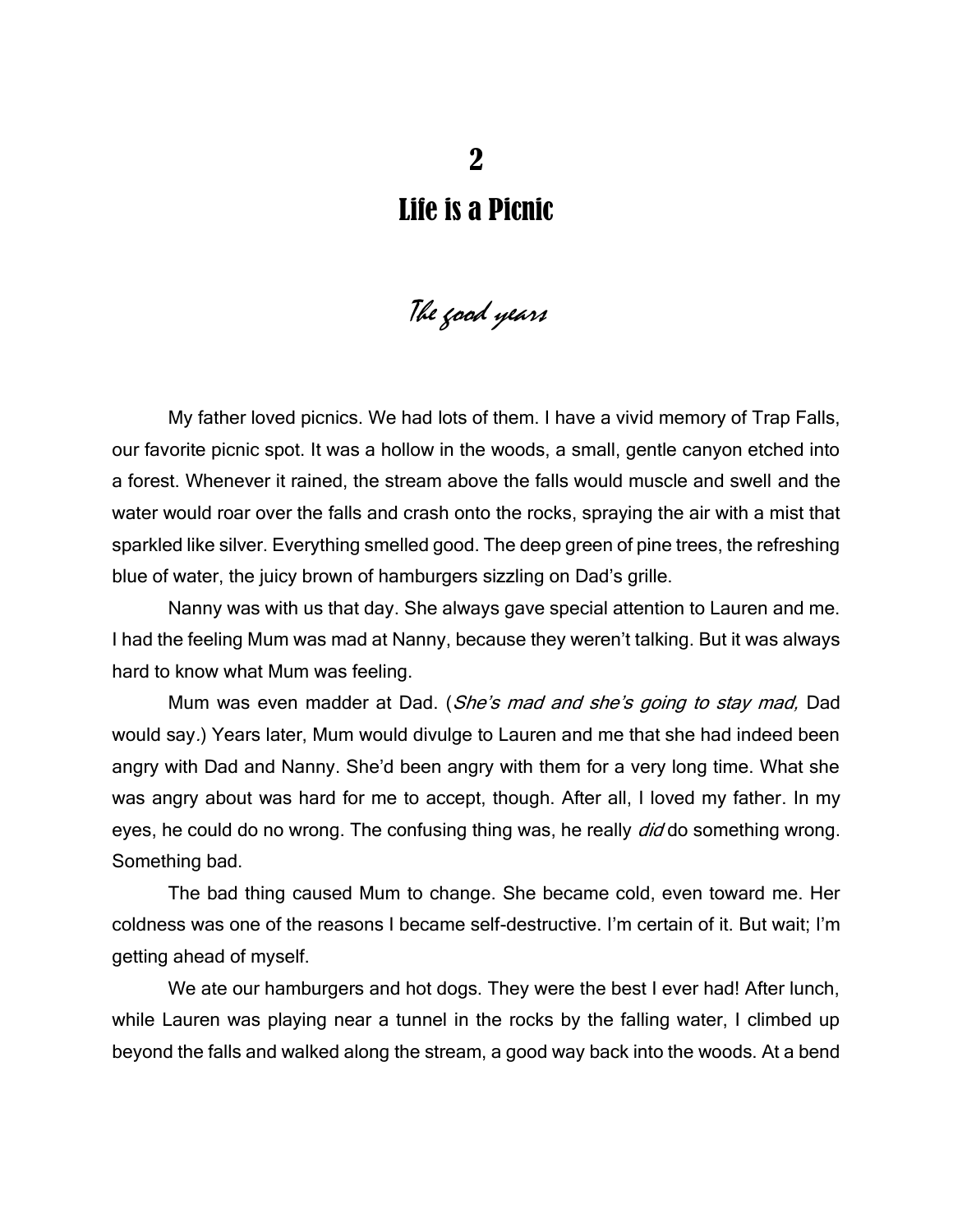in the stream, out of sight from everyone, I gathered stones, fallen logs, and broken branches. When I felt I had enough materials, I started building my dam.

The dam turned out to be bigger than I'd intended, spreading from one bank to the other. To my surprise and wonder, it held back the stream for a few moments. Then the accumulating force of the water tore it apart and washed it away.

When I went back to the picnic area, I learned that my little dam had stopped the flow of water over the falls for a few seconds. I remember thinking to myself, Wow, I did that. That was the first time I felt I had *power*. It was a good day to be a kid.

\* \* \*

Two years later, at the age of nine, my life got better. Sabra was born. I'll never forget the first time I saw her. Home from the hospital, Mum walked into the kitchen holding my baby sister, swaddled in blankets. I was so excited!

Up to this point, my position had been defined as second-born to Lauren, who's three years older than me. As the boy in the family, Mum treated me like a little prince. Things usually went my way, but still, something was missing. Lauren loved me (anyone who tried to hurt me—watch out!) yet she treated me as if I was barely worth considering. Now that I had a kid sister, I was about to get more attention.

Nine years old. Summer. No school. We'd moved out of an apartment and into a house. I finally had my own room. Dad made things even more amazing. Now that we had a yard, we could have a dog!

While Mum was in the hospital, Dad spent several days refinishing the hardwood floors in the house. I helped. Dad said he wanted to surprise Mum when she came home. (My father was the master of surprises.) When Mum walked into the house holding Sabra, she looked around at the gleaming floors and, in a voice hard and cutting, said something that made no sense. "Don't you think for one second that this is going to change *anything!*"

But my confusion over Mum's anger evaporated when I looked into Sabra's big blue eyes. Her hair was reddish gold, so soft and so fine. Her skin was perfect. She was beautiful!

Before Sabra was born, I spent most of my time doing the things I loved; reading, playing games, fishing, riding my bike, and playing with my friends. After Sabra was born,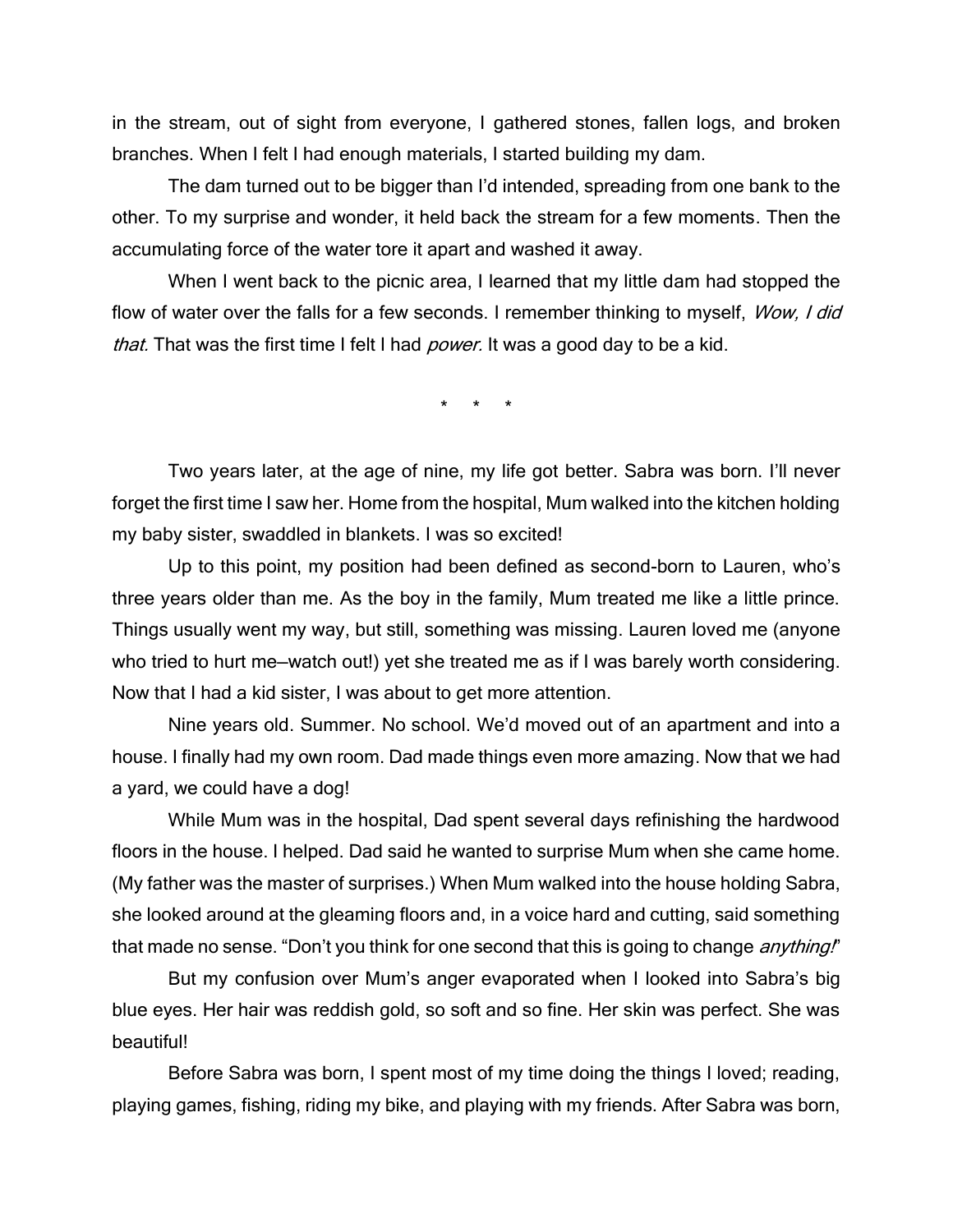my attention shifted. I ran home from school each day to play with her. She loved it when I tossed her into the air, then bounced her up and down on Mum's bed. Sometimes she'd laugh so hard she'd get sick.

It was during that period in our lives—for a few years before Sabra was born, and a few years after—that Dad's music store got big. I remember Mum and Dad having a conversation in the kitchen while I was out on the sun porch reading. He told her he'd made a lot of money that year so they wouldn't have to worry anymore. I could hear the lightened pride in his voice when he said, "Laurie, this year I made twelve thousand dollars!"

We took epic summer driving trips, Dad's homemade box tied to the roof of the car and jammed full of our stuff. We'd be gone for weeks, driving north through New England, then up to Nova Scotia, then westward through Canada. Nights, we were lulled to sleep by a quiet we'd never experienced before—the silence of lodges and old cabins deep in the Canadian woods. Days spent staring in wonder, mesmerized by the huge pine trees and the majestic mountains. Crossing streams rumbling through covered bridges in our car. An exhilarating ride on a ferry down the vast St. Lawrence River. We continued westward to places so far away the inhabitants spoke only French. I remember sitting in a restaurant looking up at Mum as she translated the waitress's gibberish for Lauren and I, fluently, gracefully. I was so proud. She was  $m\gamma$  mother and she spoke *multiple* languages!

Thanks to my father's success, our family got not one, but two brand new Chrysler Imperials; a sedan, and a cobalt blue convertible. My friends were awed by the sight of those behemoths parked side-by-side in our driveway, their massive rear fins spread like mythic shoulders. I can still smell the new leather.

Our first Christmas during Dad's successful years was like nothing I've ever known, before or since. Running down the stairs that morning and finding a mountain of presents that almost dwarfed our beautiful tree. Our house was overflowing with love.

There was no longer any doubt. It was official. I lived in the best house with the best family in the best country in the world. Vacations, gifts, surprises, big beautiful cars, a new baby sister! Everything was perfect!

Life would have gone on being incredible, if not for the "thing" growing inside my head.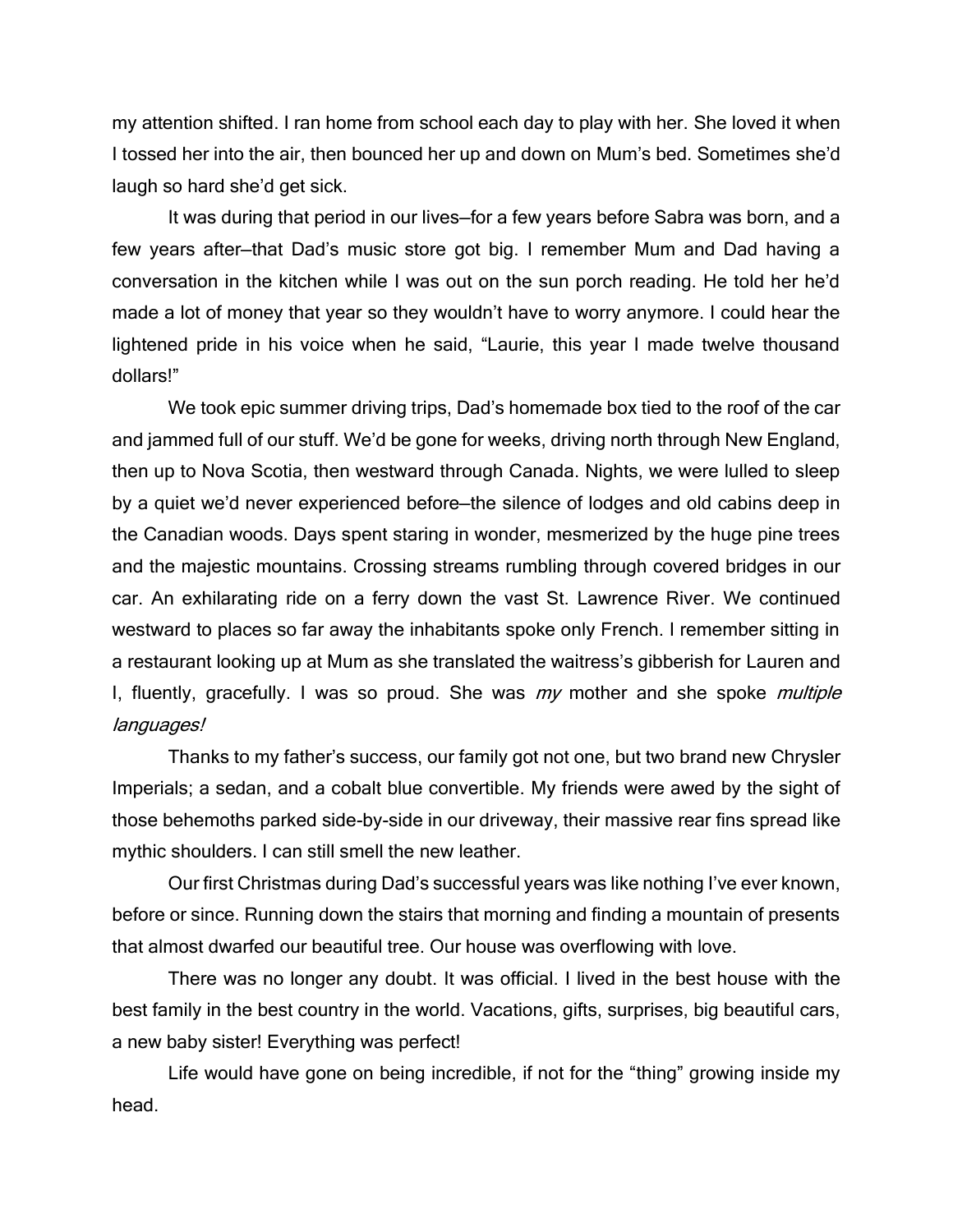# Animal

Summer? – Age three?

I was there, at my grandmother's house, the day it happened. When my mother got locked inside the bathroom with the animal. I was only three and it was hard to understand.

No. It was impossible.

Some years later—when I was seven or eight—I asked my mother about that day. About the animal. Ignoring my question, she calmly explained that our little family (Mum, Dad, Lauren, and I) had moved into Nanny and Grampa's house so Dad could work his way through some financial stuff. Not understanding why she'd avoided my question, I told her about what I'd seen, and the animal sounds I'd heard. I asked again. An unfamiliar look came over her face as she silently mouthed the words, That never happened, and walked away.

My mother wasn't being honest and I knew it. It didn't matter that I'd only been three; my recollection of the thing was vivid. I can still hear those sounds.

This is what I remember:

I was sitting in the middle of the Oriental rug in Nanny's front hall, playing with my fire truck. Mum, who was *always* calm, came rushing out of the kitchen, screaming at the top of her lungs, not using words. She ran past me and shot up the stairs.

I heard the bathroom door slam shut.

I heard the lock turn.

I sat on the rug, confused. It was the first time I'd seen my mother afraid. Silence settled back down over the musty old house. I didn't move. Then I heard something that scared me worse than my mother's screaming. The sound of the animal. It was in the bathroom with her.

Don't say it. Don't say I was only three. I know what I heard.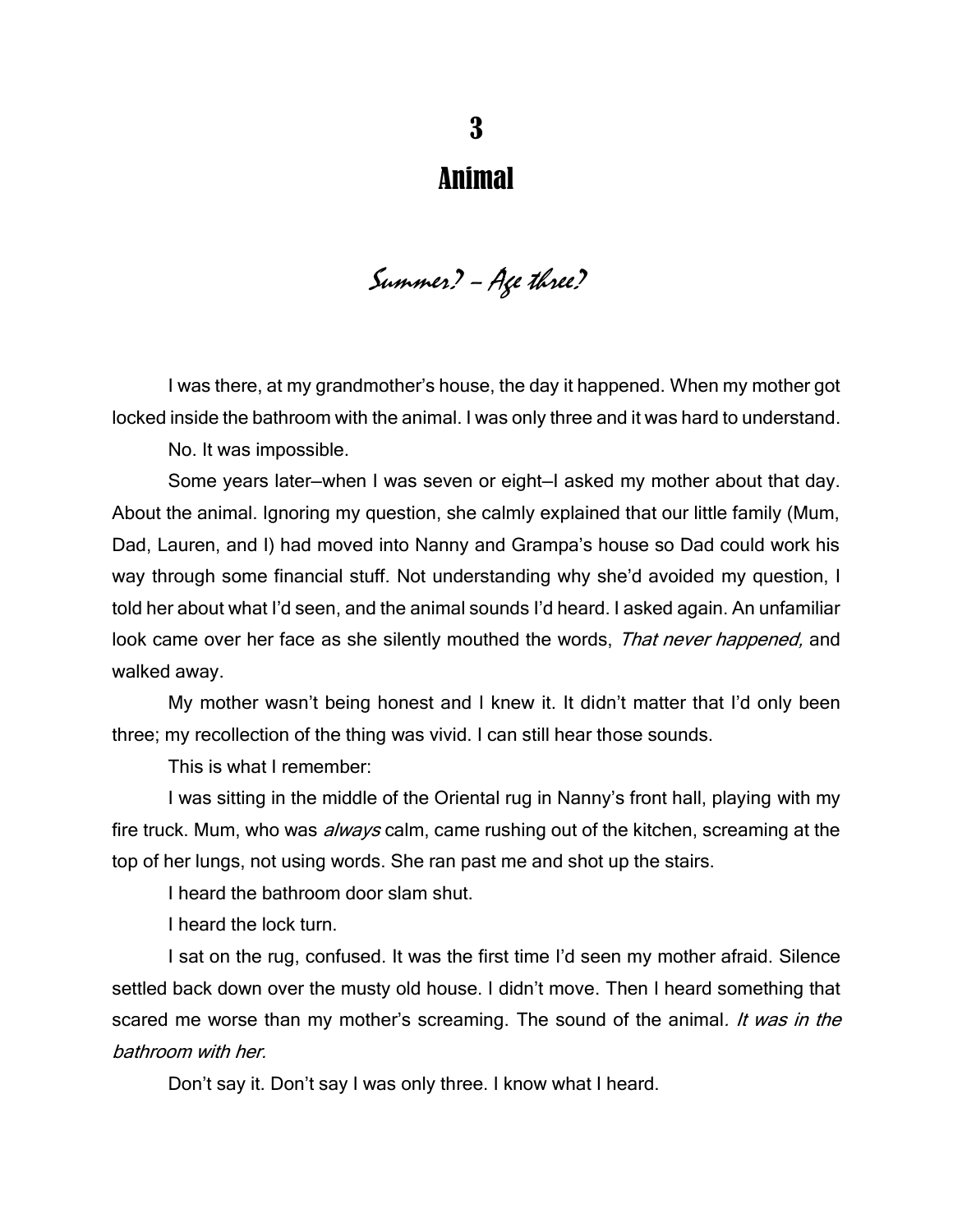Dad went outside, got a ladder and climbed to the second floor. He had to break the bathroom window to get in.

It was the first time the "thing" happened. It was as if a black hole opened inside me and everything was sucked into it: sights, sounds, fears, feelings; everything went away and there was nothing left.

Now, more than sixty years later, I realize, this was the moment when the course of my life shifted, when I began to be "not normal".

# 4 Broken

#### Childhood

I had my first accident at the age of four when we were living at Nanny's, a swan dive across my tricycle's handlebars—tender skin rent by rough concrete. At the hospital, sutures were laced under my chin by a maniacal doctor with a toothy grin. It was 1949. Was there no Novocain?

The following summer, six of us were playing a game of war in a field behind an abandoned factory. We split forces; three good guys (GI Joes); three bad guys (Nazi Stormtroopers). Under intense fire from a German machine gun, I jumped feet first into a small sinkhole (bomb crater). My left foot landed on a wood plank with a long, rusty nail sticking up (shrapnel). The nail entered the bottom of my shoe and exited the top, skewering my foot. (Imagine a toothpick piercing a turkey club sandwich).

At the hospital I had my first encounter with green soap, forced through the hole in my foot by a surgical tool that looked like a thin bottle-washer. The pain was spectacular, but what bothered me more was watching that brush being pushed all the way through my foot. In and out, in and out.